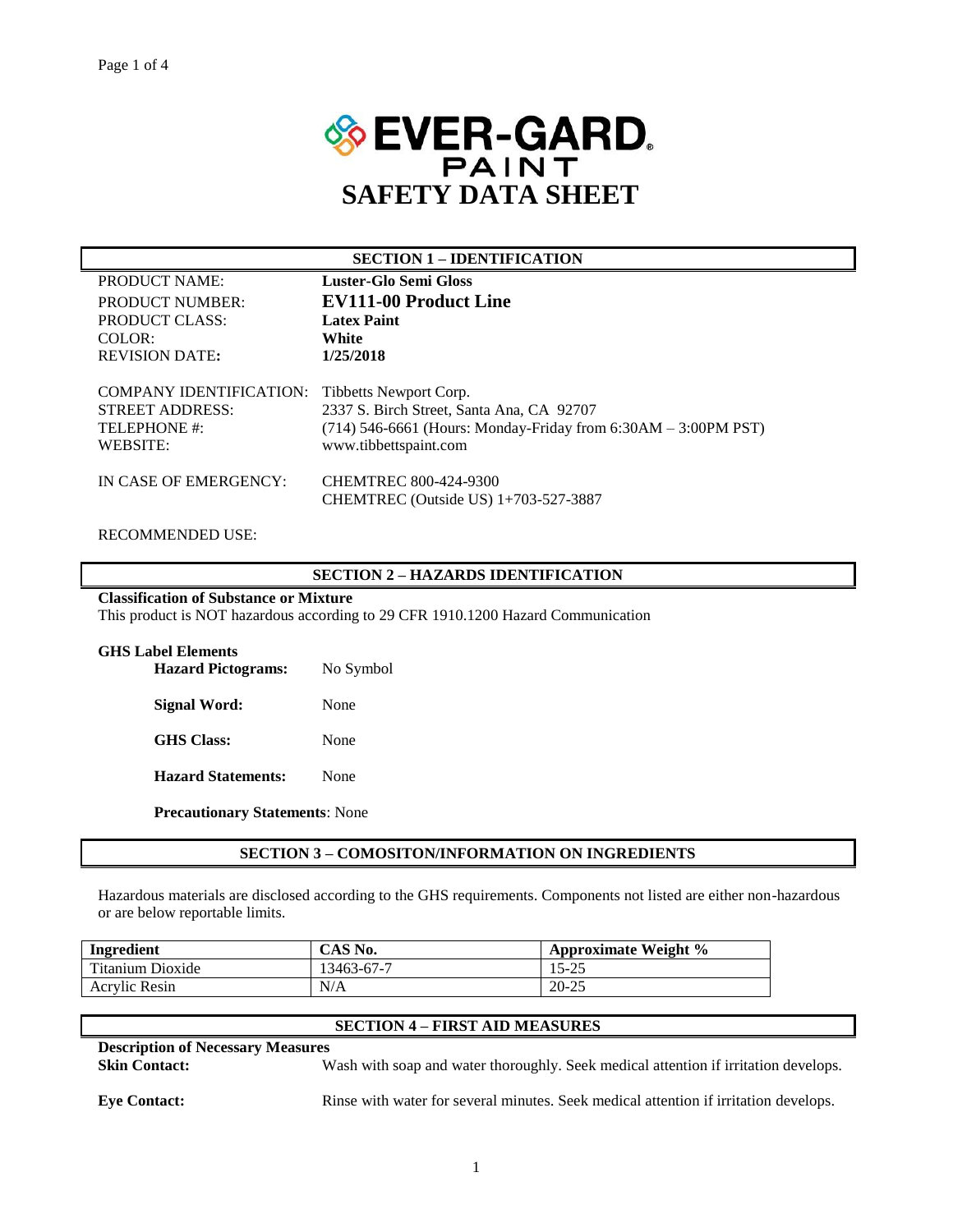| <b>Inhalation:</b> | If breathing is difficult, move person to fresh air and keep at rest in comfortable<br>breathing position. Call a physician if symptoms develop or persist. |
|--------------------|-------------------------------------------------------------------------------------------------------------------------------------------------------------|
| <b>Ingestion:</b>  | Rinse mouth. If ingestion of large amount occurs, call a poison control center<br>immediately. Do not induce vomiting.                                      |

# **Most important symptoms and effects, both acute and delayed**

Most important known symptoms are detailed in Section 2 and Section 11.

## **Indication of any immediate medical attention and special treatment needed** No Data Available

|                                       | <b>SECTION 5 - FIRE FIGHTING MEASURES</b>                                                                                                                                                                                                                                                                                                                               |
|---------------------------------------|-------------------------------------------------------------------------------------------------------------------------------------------------------------------------------------------------------------------------------------------------------------------------------------------------------------------------------------------------------------------------|
| <b>Suitable Extinguishing Media:</b>  | Use extinguishing measures that are appropriate to local circumstances and the<br>surrounding environment. Water Fog, CO <sub>2</sub> , Dry Chemical, Alcohol Resistant Foam.                                                                                                                                                                                           |
| <b>Special Hazards:</b>               | Carbon oxides                                                                                                                                                                                                                                                                                                                                                           |
| <b>Advice for firefighters:</b>       | Follow recommended procedures in handling fire areas. Wear fire-fighting<br>equipment and self-contained breathing apparatus.<br>If possible, move containers out of the fire area. Cool containers with water spray.                                                                                                                                                   |
| <b>Further Information:</b>           | Pressure may build inside the container.                                                                                                                                                                                                                                                                                                                                |
|                                       | <b>SECTION 6 - ACCIDENTAL RELEASE-MEASURES</b>                                                                                                                                                                                                                                                                                                                          |
| <b>Personal Precautions:</b>          | Use proper personal protective equipment including respirators, goggles, chemical<br>resistant gloves, coveralls. Avoid breathing vapors, mist, or gas. Ensure adequate<br>ventilation. Remove all sources of ignition. Evacuate all personnel to safe areas.<br>Beware of vapors accumulating to form explosive concentrations. Vapors can<br>accumulate in low areas. |
| <b>Environmental Precautions:</b>     | Prevent further leakage or spillage if safe to do so. Do not let product enter<br>drains and waterways.                                                                                                                                                                                                                                                                 |
| <b>Methods for clean-up:</b>          | Soak up with inert absorbent material such as sand or saw dust then place in<br>chemical waste container.                                                                                                                                                                                                                                                               |
|                                       | <b>SECTION 7 - HANDLING AND STORAGE</b>                                                                                                                                                                                                                                                                                                                                 |
|                                       |                                                                                                                                                                                                                                                                                                                                                                         |
| <b>Precautions for Safe Handling:</b> | Use with adequate ventilation. Avoid breathing excess vapors and prevent contact<br>with eyes, skin, and clothing.                                                                                                                                                                                                                                                      |
| <b>Conditions for Safe Storage:</b>   | Store in a cool, dry, well-ventilated area away from sources of heat, combustible<br>materials, and incompatible substances. Keep container tightly closed.                                                                                                                                                                                                             |
|                                       | <b>SECTION 8 - EXPOSURE CONTROLS/PERSONAL PROTECTION</b>                                                                                                                                                                                                                                                                                                                |
| <b>Engineering Controls:</b>          | Ensure adequate ventilation, especially in confined areas. When ventilation is<br>insufficient to control airborne levels, equip personal protective equipment which<br>meets the OSHA standards.                                                                                                                                                                       |

| <b>Personal Protective Equipment</b> |                                                                                                                        |
|--------------------------------------|------------------------------------------------------------------------------------------------------------------------|
| <b>Eve/Face Protection:</b>          | Wear splash goggles or face shields which are approved by NIOSH.                                                       |
| <b>Skin Protection:</b>              | Handle with protective chemical resistant gloves.                                                                      |
|                                      | <b>Respiratory Protection:</b> If air-purifying respirators are appropriate, use respirators and components tested and |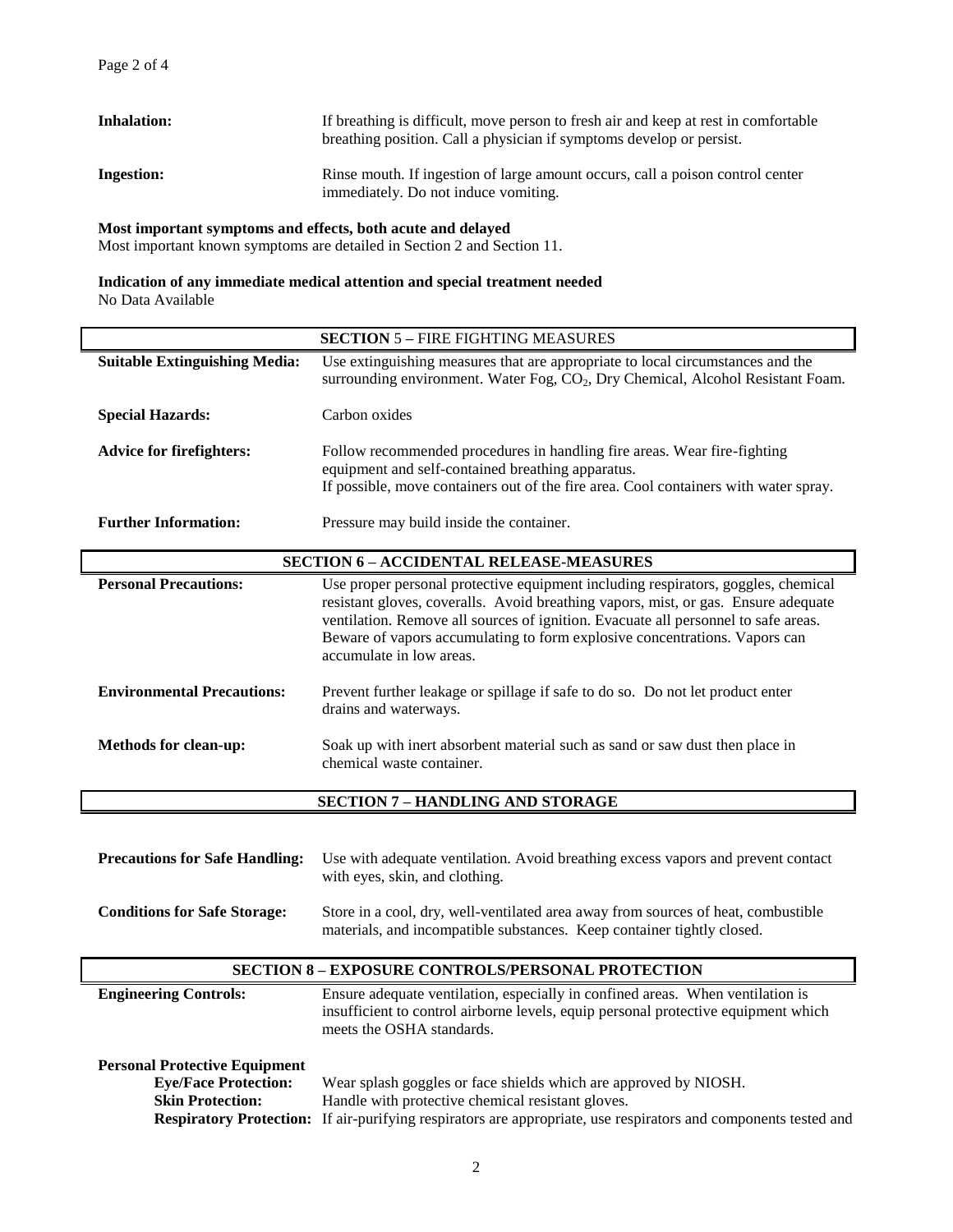approved by NIOSH.

**Hygiene Measures:** Avoid contact with skin, eyes, and clothing. Remove and wash contaminated clothing before re-use. Wash thoroughly after handling.

**Control Parameters:**

| <b>Chemical Name</b> | CAS No.    | Weight%    | <b>Cal-OSHA</b><br>PEL TWA                | <b>OSHA PEL</b><br>TWA | <b>ACGIH TWA</b>  |
|----------------------|------------|------------|-------------------------------------------|------------------------|-------------------|
| Titanium Dioxide     | 13463-67-7 | $15 - 25%$ | $5 \text{ mg/m}$<br>(Respirable)<br>Dust) | $15 \text{ mg/m}$      | $10 \text{ mg/m}$ |

| <b>SECTION 9 – PHYSICAL AND CHEMICAL PROPERTIES</b> |                   |  |  |
|-----------------------------------------------------|-------------------|--|--|
| <b>Physical State:</b>                              | Liquid            |  |  |
| Color:                                              | White             |  |  |
| Odor:                                               | Slight            |  |  |
| <b>Odor Threshold:</b>                              | Not Available     |  |  |
| Density (lbs/gal):                                  | $10.0 - 11.0$     |  |  |
| pH:                                                 | $8 - 9$           |  |  |
| VOC Less Water $(g/L)$ :                            | Less than 50      |  |  |
| <b>Boiling Point (F):</b>                           | No Data           |  |  |
| <b>Freezing Point (F):</b>                          | No Data           |  |  |
| <b>Flash Point (F):</b>                             | No Data           |  |  |
| <b>Evaporation Rate:</b>                            | Slower than ether |  |  |
| <b>Upper Explosion Limit:</b>                       | No Data           |  |  |
| <b>Lower Explosion Limit:</b>                       | No Data           |  |  |
| <b>Vapor Pressure:</b>                              | Not Available     |  |  |
| <b>Vapor Density:</b>                               | Heavier than air  |  |  |
| <b>Solubility in Water:</b>                         | Soluble           |  |  |
| <b>Partition Coefficient:</b>                       | Not Available     |  |  |
| <b>Auto-Ignition Temp:</b>                          | Not Available     |  |  |
| <b>Decomposition Temp:</b>                          | Not Available     |  |  |
| Viscosity (KU):                                     | 95-105            |  |  |

#### **SECTION 10 – STABILITY AND REACTIVITY**

| <b>Reactivity:</b>                         | None known                                        |
|--------------------------------------------|---------------------------------------------------|
| <b>Chemical Stability:</b>                 | Stable under normal conditions                    |
| <b>Possibility of Hazardous Reactions:</b> | None anticipated                                  |
| <b>Conditions to avoid:</b>                | Heat.                                             |
| Incompatibility:                           | None known                                        |
| <b>Hazardous Decomposition:</b>            | Incomplete combustion may release carbon monoxide |

# **SECTION 11 – TOXICOLOGICAL INFORMATION**

| <b>Primary routes of exposure and Symptoms</b> |                                                                              |  |  |  |  |
|------------------------------------------------|------------------------------------------------------------------------------|--|--|--|--|
| <b>Inhalation:</b>                             | May cause respiratory tract, nose, and throat irritation.                    |  |  |  |  |
|                                                | Symptoms may include headache, nausea, dizziness, drowsiness, and confusion. |  |  |  |  |
| <b>Ingestion:</b>                              | May cause irritation of the mouth, throat, and stomach.                      |  |  |  |  |
|                                                | Can target organs if large quantities are ingested.                          |  |  |  |  |
| <b>Skin Contact:</b>                           | May cause skin irritation or drying of skin.                                 |  |  |  |  |
|                                                |                                                                              |  |  |  |  |
| <b>Eve Contact:</b>                            | Causes eye irritation.                                                       |  |  |  |  |

# **Delayed and immediate effects and also chronic effects from short- and long-term exposure**